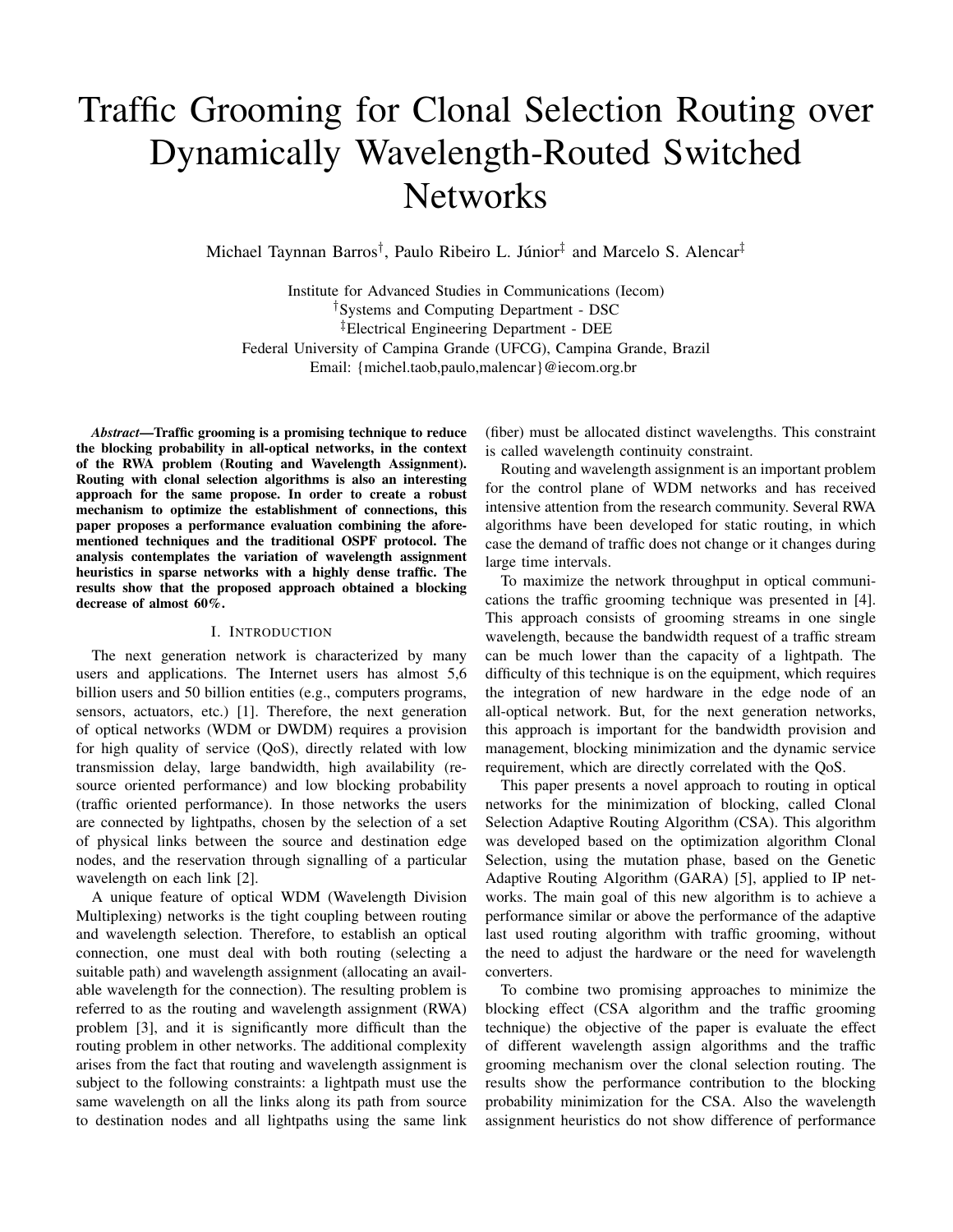in the variation of load, only a small difference in the variation of number of wavelengths. The CSA presents the same effect of traffic grooming in the traditional approach. The traffic grooming technique proves to be a promising technique to improve the performance gain in the next generation of alloptical networks.

The remaining of the paper is organized as follows. Section II shows the related work. Section III presents a formulation of routing and wavelength assignment. Section IV presents the proposed CSA algorithm. The wavelength assignment heuristics are presented in Section V. The traffic grooming technique is shown in Section VI. Section VII presents the simulation environment and Section VIII conveys the analysis of the results. Section IX summarizes the paper.

## II. RELATED WORK

Routing in dynamic WDM networks has been studied in the literature. In Mokhtar and Azizoglu [6] an analytical model was developed to evaluate the blocking performance of various routing algorithms, including adaptive unconstrained routing which does not restrict the path selection to any pre-defined set of routes. Bhide *et. al.* [7] and Dante [8] present new weight functions that exploit the correlation between blocking probability and the number of hops involved in a connection setup to increase the performance of the network.

Other approaches, based on adaptation of optimization algorithms, have been presented in the literature. Sinclair [9] presented a hybrid algorithm (which involved genetic algorithm – GA) for the RWA problem, but the genetic operators do not adapt well to the network condition and restrictions. The article [10] presented a joint routing and dimensioning technique that used GA, the proposal is not to solve the RWA problem directly.

The blocking performance in grooming networks with shortest-path routing has been studied by Thiagarajan and Somani [11], considering the approach of traffic grooming in dynamic networks. Also, the throughput performance of the traffic grooming approach has been studied by Bhattacharya et. al. [12], showing that not only the blocking is affected by this technique. A direct application of the traffic grooming strategy can be found in [13], the authors present a novel path computation as a part of the traffic grooming technique. This approach is interesting but to integrated the path computation process for routing wavelengths will be required in the design of the traffic grooming equipments.

# III. THE ROUTING AND WAVELENGTH ASSIGNMENT FORMULATION

The RWA problem can be formalized as follows. Consider a network with K links and W wavelengths. The status of the *i*-th link,  $1 \leq i \leq K$ , at time instant t can be specified by the column vector

$$
\sigma_t^{(i)} = \begin{bmatrix} \sigma_t^{(i)}(1) \\ \sigma_t^{(i)}(2) \\ \vdots \\ \sigma_t^{(i)}(W) \end{bmatrix}, \tag{1}
$$

in which,  $\forall$  j such that  $1 \leqslant j \leqslant W$ ,  $\sigma_t^{(i)}(j) = 1$  if the wavelength  $j$  is used by a lightpath in the time instant  $t$ , in link i and  $\sigma_t^{(i)}(j) = 0$  if this wavelength is available. Therefore, the network status is described by the matrix

$$
\sigma_t = \begin{bmatrix}\n\sigma_t^{(1)}(1) & \sigma_t^{(2)}(1) & \cdots & \sigma_t^{(K)}(1) \\
\sigma_t^{(1)}(2) & \sigma_t^{(2)}(2) & \cdots & \sigma_t^{(K)}(2) \\
\vdots & \vdots & \ddots & \vdots \\
\sigma_t^{(1)}(W) & \sigma_t^{(2)}(W) & \cdots & \sigma_t^{(K)}(W)\n\end{bmatrix}.
$$
\n(2)

Given a request for optical connections establishment in a time instant  $t$  between the source and destination nodes, the function of the RWA algorithm is select a path  $E$ , composed by links  $(e_1, e_2, \ldots, e_n)$ , such that  $\sigma_t^{(e_l)}(j) = 0$  for all  $l = 1, 2, \ldots, n$ . Such consideration satisfies the wavelength continuity restriction.

The blocking probability  $(B_R)$  is the QoS (Quality of Service) metric in optical networks to evaluate performance of routing algorithms. It computes the percentage of rejected connections. The computation of the  $B_R$  is done by the control plane, as follow

$$
B_R = \frac{\sum CR_X}{\sum CR} \tag{3}
$$

in which  $\sum CR_X$  is the number of rejected connection requests due to wavelength unavailability and  $\sum CR$  is the total number of connection requests at the simulation run.

The minimization of  $B_R$  for a given  $E = (e_1, e_2, \dots, e_n)$ reflects the performance of a RWA algorithm. Finally, the objective of a RWA algorithm is presented in the Table I.

TABLE I OBJECTIVE OF A RWA ALGORITHM



# IV. CLONAL SELECTION ADAPTIVE ROUTING ALGORITHM

Clonal selection algorithms (CS) are optimization techniques based on the artificial immune systems. The techniques form a class of algorithms inspired by the clonal selection theory of acquired immunity. The theory of acquired immunity explains how the B and T lymphocytes improve their response to antigens over time, called affinity maturation. CS establishes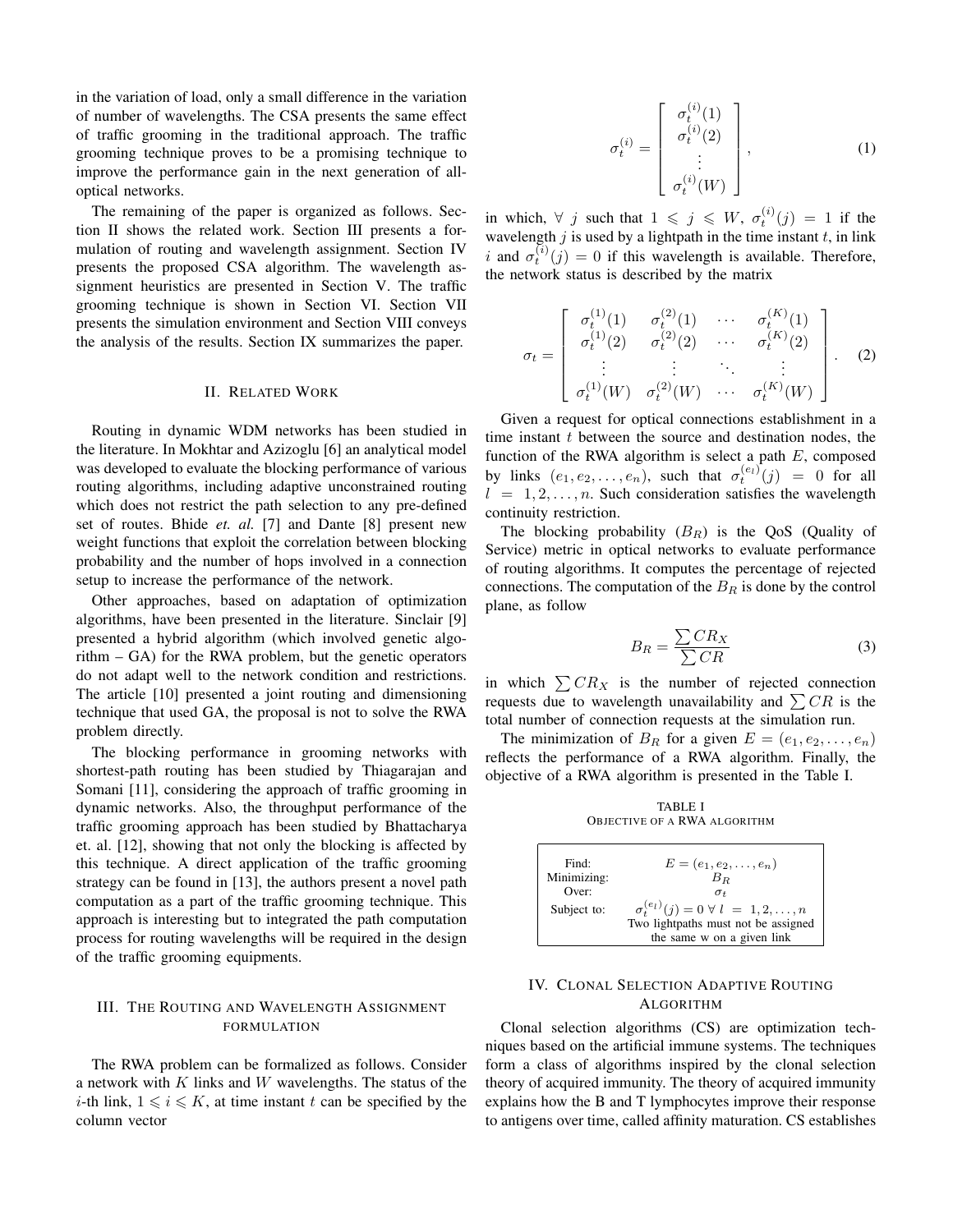the idea that only those cells that recognize the antigens are selected to proliferate. The selected cells are subject to a maturation process, which improves their affinity to the selective antigen. These techniques are used in applications in engineering and science, the major focus are pattern recognition problems [14].

Based on the genetic mutation technique found in the IP routing protocol GARA, this paper presents the CSA, which adapts the two phases involved in RWA (the route selection and wavelength assignment). The proposed approach is a stochastic method which produces adaptive routes, not necessarily the shortest path, computed in real time. When the blocking decreases the number of stabilized connections increases. This improves the routing performance of the network. Therefore, the objective of CSA is to minimize the blocking probability.

The clonal selection algorithm is used to justify the extensive use of the mutation process. The used CS chooses randomly a number of individuals of a population, in a process called Roulette Wheel Selection (RWS). After that, the mutation process is applied in all selected individuals. The best mutated individual, evaluated by a fitness function, is selected. The pseudo code of the proposal is presented in the Algorithm 1.

| Algorithm 1: CSA                                      |
|-------------------------------------------------------|
| PossibleRoutes = Djikstra( $\sigma_t$ ,s,d)           |
| route = roulette(PossibleRoutes, OccupationMatrix,    |
| NumberofWavelengths)                                  |
| Clones Population = $\{0 \dots$ number of clones $\}$ |
| for <i>i</i> in ClonesPopulation do                   |
| $ClonesPopulation[i] = RouteMutationProcess(root)$    |
| $Best Route = fitness(ClonesPopulation)$              |
| return BestRoute                                      |

The presented algorithm is the main contribution of this paper, in which the fitness function is new as is the application of this specific optimization technique to this problem. The parts of the algorithm are described in the following.

The fitness function used by the clonal selection algorithm in CSA is

$$
f(E, G) = \frac{\sum_{i=0}^{K} \sum_{j=0}^{W} G\left[\sigma_t^{(i)}(j)\right]}{|E|},
$$
\n(4)

in which  $E$  is the set of links (route) and  $G$  is the graph that represents the network. The calculated function is the sum of all free wavelengths normalized by the number of links for a given route. The result of the computation is an index used to evaluate the routes, based on the actual state of the network. This function is the performance key of the proposed algorithm. The objective of the algorithm is to minimize the blocking and this fitness function tries to spread the load in the network, i.e. more connection will be stabilized because the routing protocol allow more alternative routes. If the objective for routing is other, e.g. QoS routing, the fitness function needs to be redesigned.

The function RWS is used for random routes selection to evaluate the fitness function. The RWS function is defined as [15]

$$
Psel(r) = \frac{f(\sigma_t^{(r)})}{\sum_{r} f(\sigma_t^{(r)})},\tag{5}
$$

in which,  $r \in \mathbb{Z}$  and represents the route index mapped into the adjacency matrix of the network. The chosen  $r$  will be the  $MAX\{Psel(r)\}.$ 

## *A. Route mutation process*

The mutation process was designed based on the GARA IP routing protocol, but the CSA algorithm is used designed for optical circuit switching. To face this difference the structure of the routing algorithm was designed to improve the RWA problem over optical circuit switching networks. This component of the CSA algorithm is the most important, because it defines the objectives of the route selection process, which is directly related to the performance of the technique.

The gene representation used in the CSA algorithm is a list  $E$  which indicates the links in a route with the nodes (or alleles) to be traversed. The cardinality of the list,  $|E|$ , represents the number of links in a route. Every node is represented by an element of an alphabet. In this way, the genetic operations are not be binary, but simple position permutations. But, the routes need to be valid, i.e. the routes must be free from loops and must have a source and a destination node.

| <b>Algorithm 2: Route Mutation Process</b>                      |
|-----------------------------------------------------------------|
| if $ E  > 2$ then                                               |
| $M = \text{random}(1,  E )$                                     |
| for $i = 1$ to M do                                             |
| MutatedRoute = MutatedRoute + $E[i]$                            |
| <b>if</b> len(neighbors(M)) > 1 <b>then</b>                     |
| $NM = random(1, len(neighbors(M)))$                             |
| <b>return</b> MutatedRoute + Djikstra( $\sigma_t$ , NM, E[[E]]) |
| else                                                            |
| if $len(neighbors(M)) == 1$ then                                |
| $NM = 0$                                                        |
| return MutatedRoute +                                           |
| Djikstra $(\sigma_t, NM, E[ E ])$                               |
| else                                                            |
| _ return M                                                      |
|                                                                 |
| else                                                            |
| return M                                                        |
| <b>return</b> MutatedRoute                                      |

As presented in [16], in the mutation process there is an M  $\in$  E that must be randomly selected, in which M is the allele (node) that must undergo a mutation.  $M$  will be permuted by any node which connects with  $E[pos(M)-1]$ . Then, from M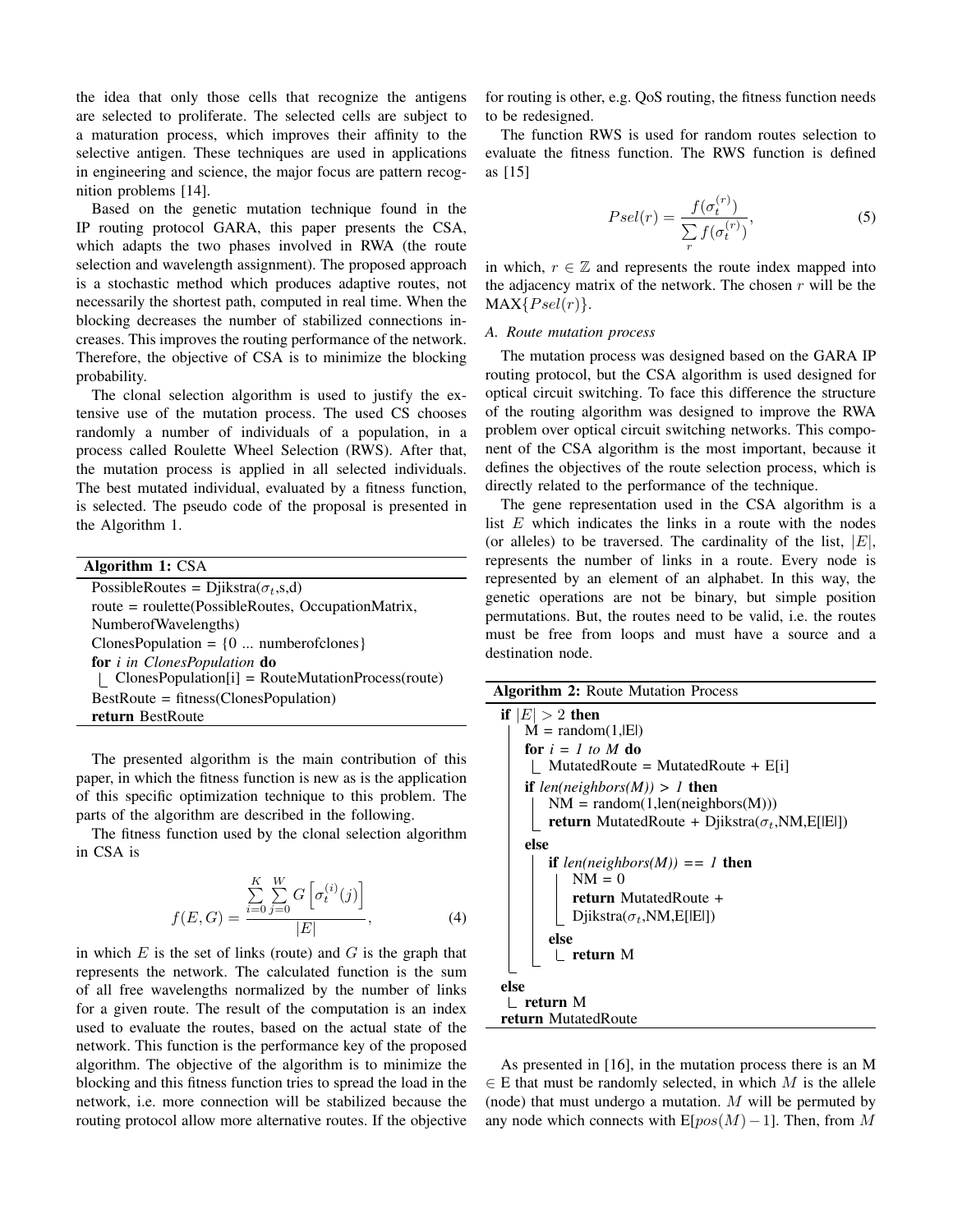to d (destination node) the Djikstra algorithm must be executed to compute the valid routes. At the end of the process the route will be obtained by the sum of the old route to  $M$  and the new route from M to d. The restrictions are:  $|E| > 2$  and the number of neighbors must be higher than one. The algorithm 2 shows the pseudo-code for the mutation process.

## *B. CSA Calibration*

The clonal selection process uses a determined number of clones to chose the more appropriate one with a fitness function. With the increase of this number the evaluated space to chose one solution is bigger and the probability of choosing more appropriated solutions is bigger too. To verify this process this subsection presents the CSA calibration process for the presented performance evaluation in this paper.

In this evaluation, each link has two unidirectional fibers, containing eight wavelengths, creating a bidirectional link. The simulation stops when the maximum number of requests is reached. The number of requests is 100.000 for each load value, ranging from 100 to 200 erlangs, with increments of 2 erlangs.

The calibration of the number of clones in the presented clonal selection algorithm is shown in Figures 1 (for a regular mesh topology with 9 nodes) and 2 (for a ring topology with 9 nodes). Analyzing these graphs, the increase in the number of clones decreases the blocking probability. With the increase in the number of clones, the processing complexity increases too.



Fig. 1. Results with the variation of the number of clones (noc) with the Clonal Selection (CS) routing using First-Fit (FF) for a regular mesh topology with 9 nodes.

In the regular mesh topology (Fig. 1), the number of clones that zeros the blocking probability is four. In the ring topology (Fig. 2), the number of clones that zeros the blocking probability is two. The objective is to evaluate the effects of traffic grooming approach with the variation of the wavelength selection heuristics in the clonal selection routing. Because of this the number of clones used in all simulations is two for graphical visualization.



Fig. 2. Results with the variation of the number of clones (noc) with the Clonal Selection (CS) routing using First-Fit (FF) for a ring topology with 9 nodes.

## V. WAVELENGTH ASSIGNMENT HEURISTICS

Four heuristics are considered in the evaluation. They are described in the following:

- First-Fit (FF): In first-fit, the wavelengths are indexed, and a lightpath will be attributed to a wavelength with the lowest index before attempting to select a wavelength with a higher index. By selecting wavelengths in this manner, existing connections will be packed into a smaller number of total wavelengths, leaving a larger number of wavelengths available for longer lightpaths;
- **Random (RD):**Another approach to choose between different wavelengths is to simply select one of the wavelengths at random. In general, first-fit will outperform random wavelength assignment when full knowledge of the network state is available. However, if the wavelength selection is done in a distributed manner, with only limited or outdated information, then random wavelength assignment may outperform first-fit assignment. The reason for this behavior is that, in a first-fit approach, if multiple connections are attempting to set up a lightpath simultaneously, then it may be more likely that they will choose the same wavelength, leading to one or more connections being blocked.
- Least-Used (LU): The least-used approach attempts to spread the load evenly across all wavelengths by selecting the wavelength which is the least-used throughout the network. This approach requires global knowledge.
- Most-Used (MU): In most-used wavelength assignment, the wavelength which is the most used in the rest of the network is selected. This approach attempts to provide maximum wavelength reuse in the network. This approach requires global knowledge.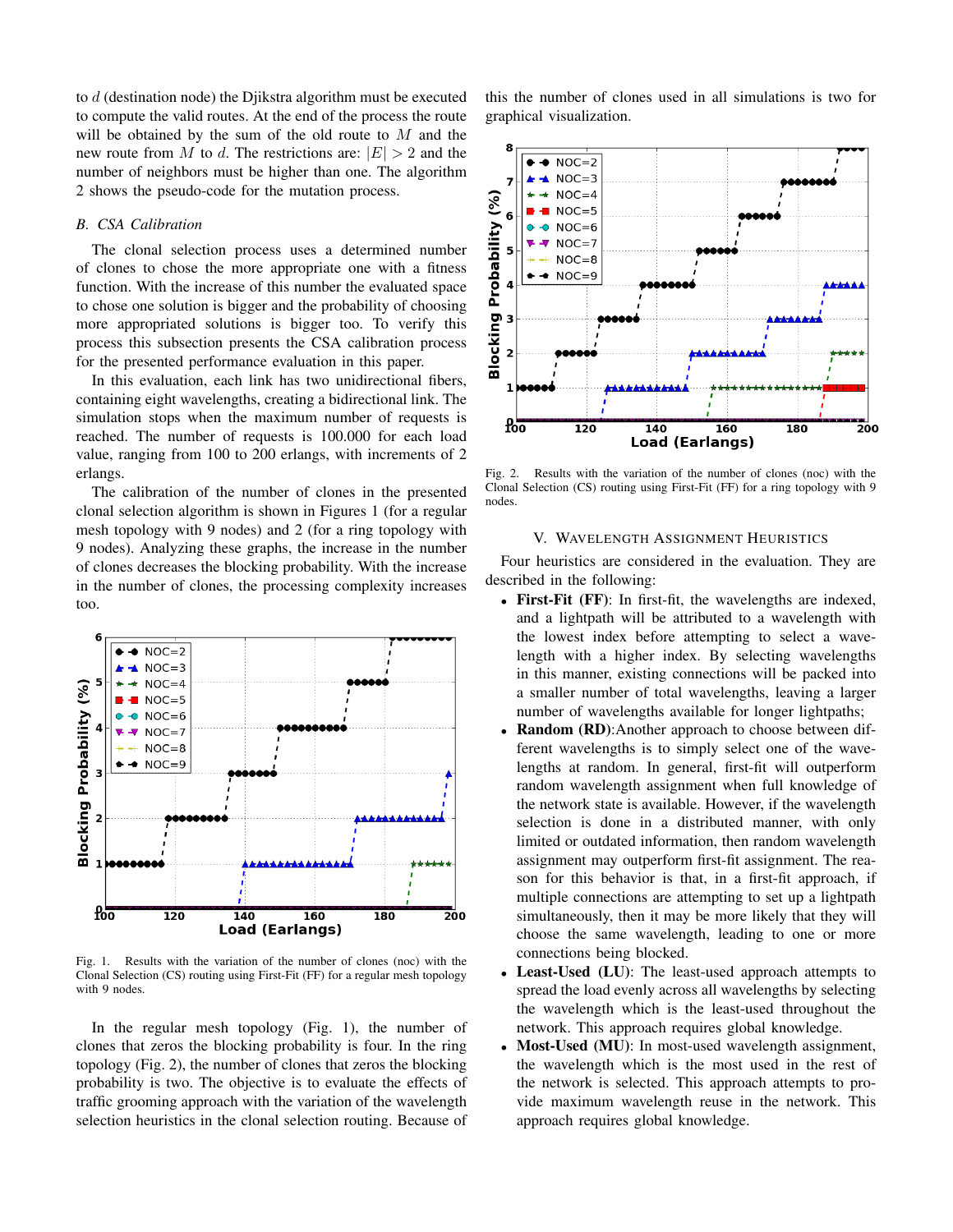#### VI. TRAFFIC GROOMING

The minimum granularity of a connection in a wavelengthrouted network is the capacity of a wavelength. The transmission rate on a wavelength increases with advances in the transmission technology. However, the requirement of endusers such as Internet service providers (ISPs), universities, and industries are still much lower than the capacity of one wavelength. The bandwidth requirement will increase in the near future, and doubling the current bandwidth would be more than sufficient to handle the projected demand. The current transmission rate on a wavelength is 10 Gbit/s (OC-192). At the time of writing, 40 Gbit/s (OC-768) technology is commercially available, however it is not widely deployed.

The large gap between the user requirement and the capacity of a wavelength has forced the need for wavelength sharing mechanisms that would allow more then one user to share the wavelength channel capacity. Wavelength sharing, similar to sharing a fiber using multiple wavelengths, can be done in several ways. One approach to share a wavelength is to divide its bandwidth into frames containing a certain number of time slots. A time slot on successive frames would then form a channel. Other approaches such as phase modulation and optical code division multiple access (OCDMA) can also be employed to share the capacity on a wavelength.

The traffic merging from different source-destination pairs is called traffic grooming. Nodes that can groom traffic are capable of multiplexing or demultiplexing lower rate traffic onto a wavelength and switch it from one lightpath to another. The traffic grooming can be either static or dynamic. In static traffic grooming the source-destination pairs for each request are predetermined. In dynamic traffic grooming, connection requests from different source-destination pairs are combined depending on the existing lightpaths at the time of the request.

The traffic grooming algorithm used in this work is the one in [17] that aims at optimizing the wavelength utilization. This algorithm searches an established lightpath with sufficient bandwidth. If no active lightpath offer sufficient bandwidth, then a new channel is established. This algorithm can adapt, as a modification, every wavelength assignment heuristic [18] and it is described using the following notation:

- $\bullet$  *w*: wavelength index;
- SelectedLambda: control variable;
- $L$ : number of links in the selected path;
- $P_l$ : vector containing the links of the selected path;
- $\lambda(ij)$ : element of the occupation matrix, indexed by the number of links i and by the wavelength j. If  $\Lambda(ij) = 1$ , the wavelength j in the link i is busy; else, if  $\Lambda(ij) = 0$ , in any of the links composing the path, the wavelength j is free;
- $\lambda_{MAX}$ : maximum number of wavelengths per ?ber;
- $B_{ij}$ : available bandwidth in the wavelength j of the link i;

## VII. SIMULATION MODEL

The main objective of the simulation model is to compare the performance of the presented routing algorithm (CSA) with

**Algorithm 3:** Traffic Grooming( $\sigma_t$ , $E$ , $B_{ij}$ ) SelectedLambda = FALSE while *SelectedLambda == FALSE* do  $w = W$ avelengthAssignmentHeuristicFunction()if  $B_{i,j} \leq \lambda(P_l,w)$  then  $\Box$  SelectedLambda = TRUE else if  $w \leq \lambda_{MAX}$  then  $\mathsf{\perp}$  Continue else return Blocked return Wavelength Selected

the classical Djikstra algorithm, which is used in the OSPF Internet routing protocol. The protocols will be equipped with traffic grooming and many wavelength assignment heuristics. The performance of CSA is in terms of blocking probability. In the simulations with the OSPF protocol, the improvements of adaptive-alternate routing are used to minimize blocking in the networks [19] and for balanced comparison against the proposal. For all evaluated algorithms the wavelength assignment heuristic was: First Fit, Last Used, Random and Most Used.

A simulator was designed to implement routing and wavelength assignment in an all-optical network, using the Python language. The simulator is called DONS (Dynamic Optical Network Simulator). The software is an event-discrete simulator following the stepwise refinements design methodology. The DONS simulator is capable of statistical and graphical analysis, as those presented in this paper.

In this simulator when a new request arrives, the router uses the routing algorithm to determine the entire path from source to destination. It then attempts to assign a wavelength along this path by propagating a wavelength request to all the routers along the path. If wavelength conversion is available in the network, then a lightpath can be established using different wavelengths on different links. If this request fails, a different wavelength is chosen, the choice can be based on the feedback from the closest node on the shortest path. This process may be repeated till there is at least one wavelength available, and following the wavelength assignment heuristic. If this fails, then the request is blocked, i.e. the lightpath can not be set up.



Fig. 3. Mesh torus topology with five nodes (Left). NFS network with 13 nodes (Right).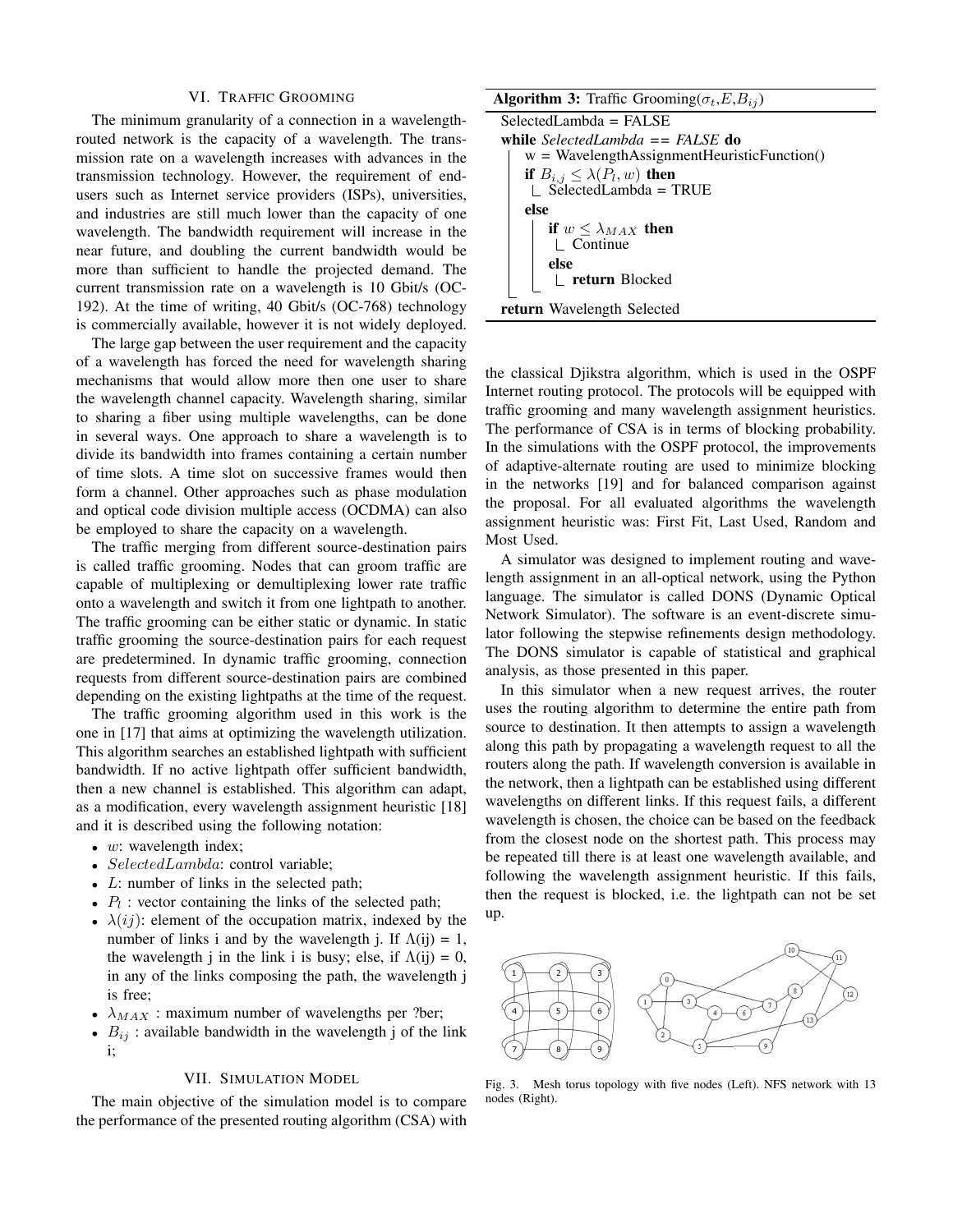

Fig. 4. GEANT network with 23 nodes.

In the experiments one mesh torus topology, shown in left of Fig. 3, the NSF network, shown in right of Fig. 3 and the GEANT network, shown in the Fig. 4 are considered. The independent variables are: Load and Number of wavelength. The load assumes 100 to 2000 erlangs, with increments of 100 erlangs and the number of nodes assumes 5 to 50 with increments of 2 wavelengths. The number of requests is 100.000 for each load value. This configuration enables a heavy and intense traffic analysis with great diversity. In the variation of load the number of wavelength is eight and in the variation of the number of wavelengths the load is 500. Following the Full Factorial Design methodology the total of treatments is 24, obtained by the combination of the two factors, the three topologies and four wavelength assignment heuristics. In the simulation, each link has two unidirectional fibers, containing a number of wavelengths, creating a bidirectional link. The simulation stops when the maximum number of requests is reached. A source-destination pair of each request is randomly determined to account for uniformly distributed traffic in the network. Each wavelength support 10 Gbits/s and a granularity of 1 Gbits/s or multiple. The presented experiments configuration was designed to full stress the network equipments, and observe the routing performance. All the parameters and it values are resumed in the Table II.

| <b>TABLE II</b>               |
|-------------------------------|
| <b>EXPERIMENTS PARAMETERS</b> |

| Factor                       | Value                               |
|------------------------------|-------------------------------------|
| Topologies                   | NFS, GÉANT, Mesh Torus              |
| Routing                      | Dynamic (Dijkstra), Optimized (CSA) |
| <b>WA Heuristics</b>         | First Fit, Last Used,               |
|                              | Random and Most Used                |
| Number of Lambdas            | 10 to 50, in 5                      |
| Independent variables        | Load and Number of wavelength       |
| Depended variables           | <b>Blocking Probability</b>         |
| Number of Requests           | 100.000/Load Value                  |
| Wavelength Transmission Rate | 10 Gbits/s                          |
| Granularity                  | 1 Gbits/s or multiple               |
| Load                         | 100 to 2000 erlangs, in 100         |

#### VIII. RESULTS AND DISCUSSION

The results of blocking probability with the load variation are presented in the Figures 5, 6 and 7. For the Mesh torus topology, Figure 5, the performance improvement for blocking with the CSA algorithm is remarkable, with the decrease of blocking compared to a classical approach in almost 60%. This performance gain can be explained by two facts: the fitness function and the number of alternative connections. The fitness function of the CSA algorithm is a interesting process for computing alternatives routes, considering the number of hops and the total of free wavelengths in one single metric. In the other hand, the number of alternative connections is important for computing alternative routes. If the network has a bottleneck is more difficult to the CSA algorithm compute new paths.

The Figure 5 also shows that the variation of wavelengths assignment heuristics do not presents difference, with the variation of the load. This can be explained by the low number of wavelength, in other words, exists a number of wavelengths that the evaluated techniques will present difference. Also, the improvements of traffic grooming performance, regarding blocking, can also be notable as proved in [17]. The same effects that the grooming do with the OSPF routing do with the CSA.



Fig. 5. Blocking probability versus load for the mesh torus topology.

The same results can be observed to the NFS network, Figure 6. The performance of blocking, the wavelength assignment heuristics and the traffic grooming strategy are the same.

For the GEANT topology is achieved a interesting result, Figure 7. The performance of blocking probability with the load variation and traffic grooming approach are the same. But, the variation of the wavelength assignment heuristics, for the CSA algorithm, shows its effect, presenting difference of performance between two groups: (First-Fir,Random) x (Least Used, Most Used). This fact proves that the number of wavelengths interferes in the performance of WA heuristics,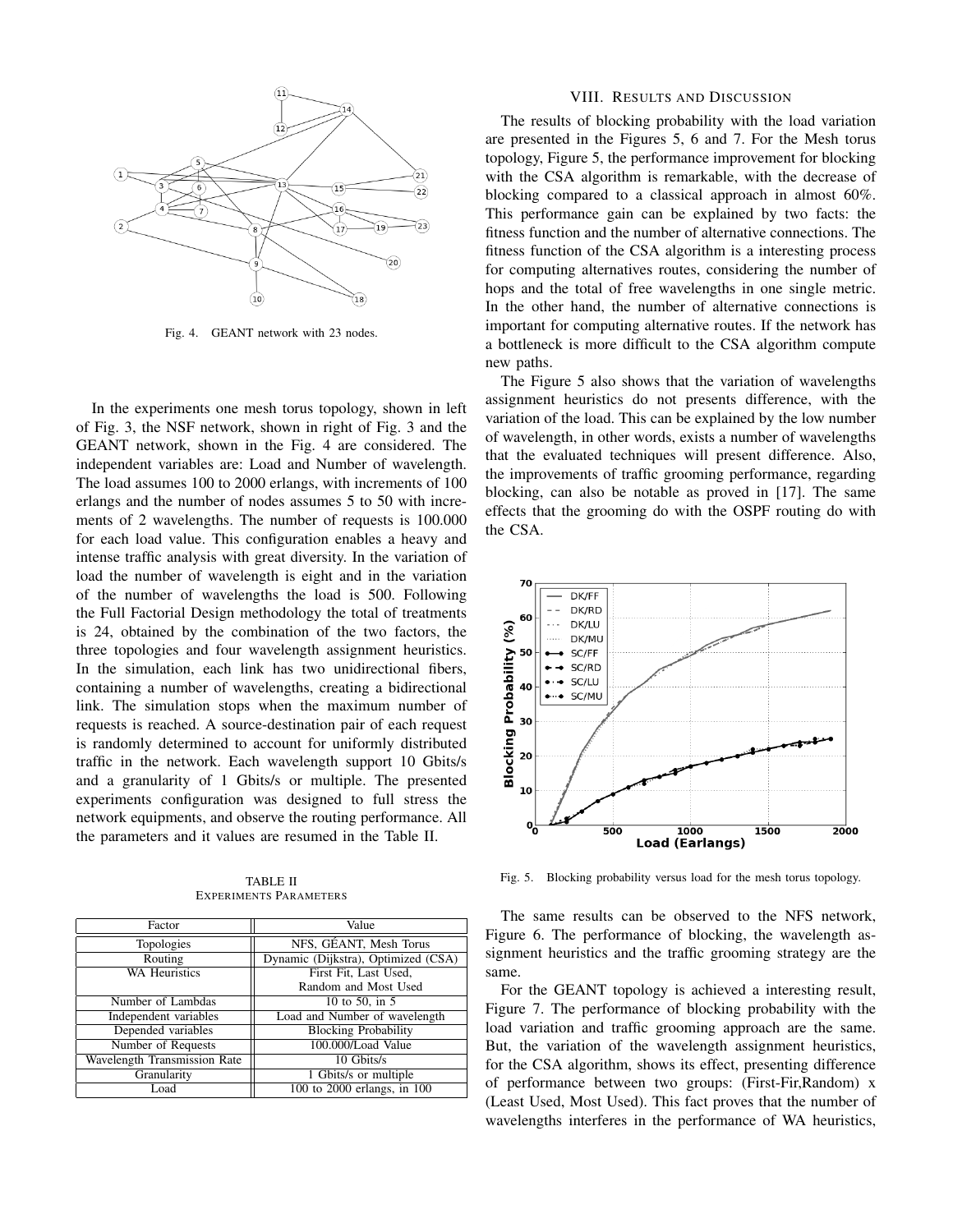

Fig. 6. Blocking probability versus load for the NSF network.



Fig. 7. Blocking probability versus load for the GEANT network.

because, the CSA tends to compute alternative path which, in principle, are bigger than compared to the Djiskstra approach.

The Figures 8, 9 and 10 show the results of blocking probability with the variation of the number of wavelengths. In the Figure 8, the same contribution for performance with the CSA algorithm still remains. The only difference, is the difference of performance of the WA heuristics, which the Most Used approach presents the best performance, but nothing striking.

The results of blocking probability versus the number of wavelengths for the NFS network shows different behaviour from the other topologies, Figure 9. There is some performance interchange of the evaluated techniques. This can be explained by the possibilities of alternatives routes. With the increase of the number of nodes, the lower path can be used with no problem, but, if the algorithm still considers alternative routes as the best one, the use of them in a



Fig. 8. Blocking probability versus number of wavelengths for the mesh torus topology.



Fig. 9. Blocking probability versus number of wavelengths for the NSF network.

higher frequency will cause greater blocking. In the NFS, the conventional strategies presents the best performance, as the WA heuristics, which the First-Fit approach present the lowest blocking probability.

For the GEANT network, the results regarding blocking probability versus the number of wavelengths are presented in Figure 10. As the results of the Mesh torus topology, the blocking effect, the WA heuristics and traffic grooming performance are still the same.

## IX. CONCLUSION AND FUTURE WORK

This paper presents an evaluation of the effect of using traffic grooming in the clonal selection route varying of wavelength assignment heuristics. Three topologies were used: Torus mesh, NFS network and GEANT network. The variation of load and number of wavelengths were considered